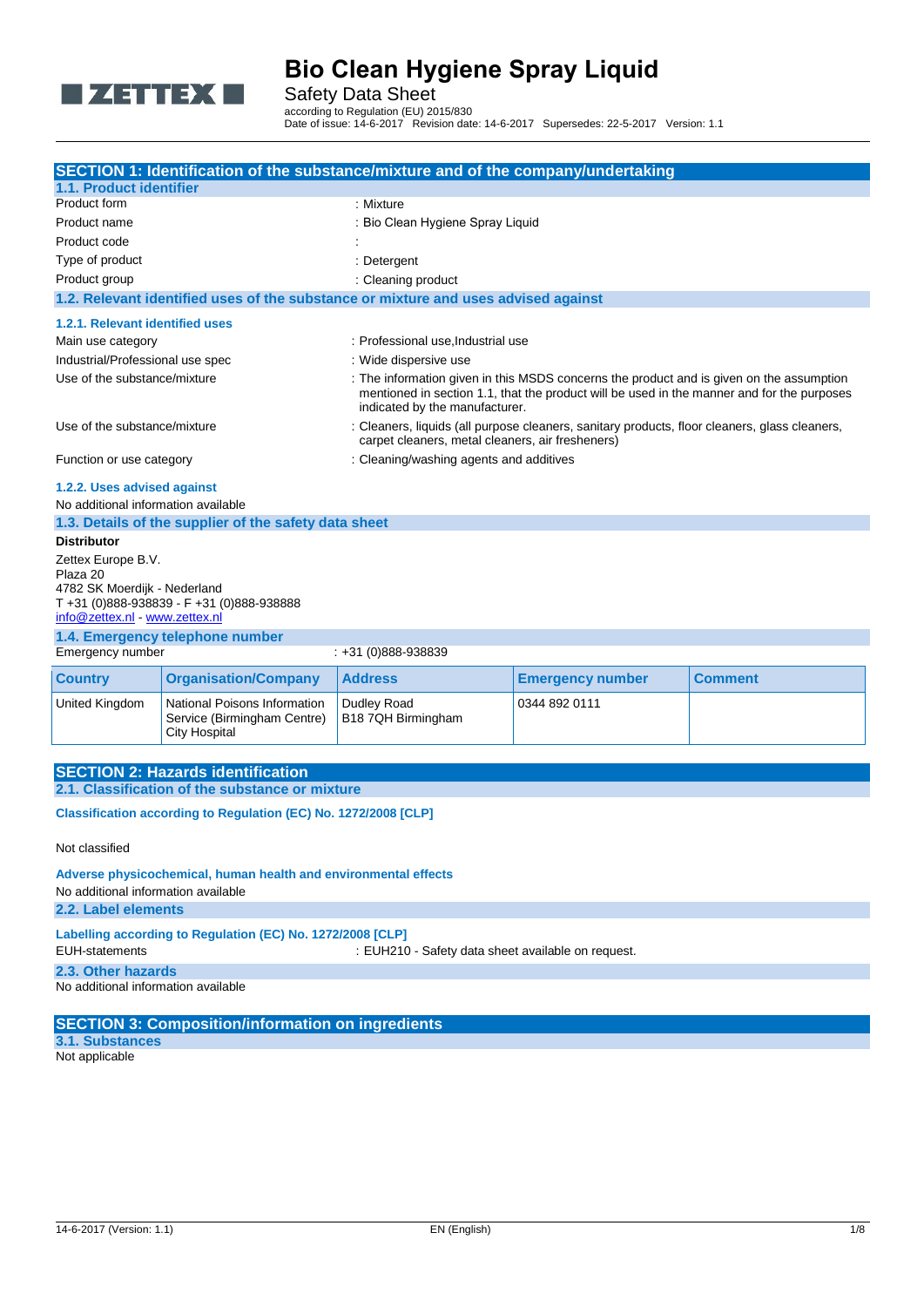Safety Data Sheet

according to Regulation (EU) 2015/830

### **3.2. Mixtures**

| <b>Name</b>     | <b>Product identifier</b>                                                                              | $\frac{9}{6}$ | <b>Classification according to</b><br><b>Regulation (EC) No.</b><br>1272/2008 [CLP]                                                             |
|-----------------|--------------------------------------------------------------------------------------------------------|---------------|-------------------------------------------------------------------------------------------------------------------------------------------------|
| 2-Butoxvethanol | (CAS-No.) 111-76-2<br>(EC-No.) 203-905-0<br>(EC Index-No.) 603-014-00-0<br>(REACH-no) 01-2119475108-36 | $5 - 10$      | Acute Tox. 4 (Inhalation), H332<br>Acute Tox. 4 (Dermal), H312<br>Acute Tox. 4 (Oral), H302<br>Eye Irrit. 2, H319<br><b>Skin Irrit. 2. H315</b> |

Full text of H-statements: see section 16

| <b>SECTION 4: First aid measures</b>                                                                                   |                                                                                                 |
|------------------------------------------------------------------------------------------------------------------------|-------------------------------------------------------------------------------------------------|
| 4.1. Description of first aid measures<br>First-aid measures general                                                   | : Get medical advice/attention if you feel unwell.                                              |
|                                                                                                                        |                                                                                                 |
| First-aid measures after inhalation                                                                                    | : Get medical advice/attention if you feel unwell.                                              |
| First-aid measures after skin contact                                                                                  | : If skin irritation or rash occurs: Get medical advice/attention.                              |
| First-aid measures after eye contact                                                                                   | : If eye irritation persists: Get medical advice/attention.                                     |
| First-aid measures after ingestion                                                                                     | : Get medical advice/attention if you feel unwell.                                              |
| 4.2. Most important symptoms and effects, both acute and delayed<br>No additional information available                |                                                                                                 |
| 4.3. Indication of any immediate medical attention and special treatment needed<br>No additional information available |                                                                                                 |
| <b>SECTION 5: Firefighting measures</b>                                                                                |                                                                                                 |
| 5.1. Extinguishing media                                                                                               |                                                                                                 |
| Suitable extinguishing media                                                                                           | : Water spray. Foam. Carbon dioxide. Dry powder.                                                |
| 5.2. Special hazards arising from the substance or mixture                                                             |                                                                                                 |
| Fire hazard                                                                                                            | : No fire hazard.                                                                               |
| Hazardous decomposition products in case of fire                                                                       | : Carbon dioxide. Carbon monoxide. Toxic fumes may be released.                                 |
| 5.3. Advice for firefighters                                                                                           |                                                                                                 |
| Protection during firefighting                                                                                         | : Do not enter fire area without proper protective equipment, including respiratory protection. |
| <b>SECTION 6: Accidental release measures</b>                                                                          |                                                                                                 |
| 6.1. Personal precautions, protective equipment and emergency procedures                                               |                                                                                                 |
| General measures                                                                                                       | : Clean up any spills as soon as possible, using an absorbent material to collect it.           |
| 6.1.1. For non-emergency personnel                                                                                     |                                                                                                 |
| No additional information available                                                                                    |                                                                                                 |
| 6.1.2. For emergency responders                                                                                        |                                                                                                 |
| Protective equipment                                                                                                   | : For further information refer to section 8: "Exposure controls/personal protection".          |
| <b>6.2. Environmental precautions</b>                                                                                  |                                                                                                 |
| Do not allow to enter drains or water courses.                                                                         |                                                                                                 |
| 6.3. Methods and material for containment and cleaning up                                                              |                                                                                                 |
| For containment                                                                                                        | : Absorb spilled material with sand or earth.                                                   |
| 6.4. Reference to other sections                                                                                       |                                                                                                 |
| For further information refer to section 8: "Exposure controls/personal protection".                                   |                                                                                                 |
| <b>SECTION 7: Handling and storage</b>                                                                                 |                                                                                                 |
| 7.1. Precautions for safe handling<br>Precautions for safe handling                                                    | : Do not eat, drink or smoke when using this product                                            |
| 7.2. Conditions for safe storage, including any incompatibilities                                                      |                                                                                                 |
| <b>Technical measures</b>                                                                                              | : Comply with applicable regulations.                                                           |
| 7.3. Specific end use(s)                                                                                               |                                                                                                 |
| No additional information available                                                                                    |                                                                                                 |
| <b>SECTION 8: Exposure controls/personal protection</b>                                                                |                                                                                                 |
| 8.1. Control parameters                                                                                                |                                                                                                 |

| 2-Butoxyethanol (111-76-2) |                                |                               |
|----------------------------|--------------------------------|-------------------------------|
| EU                         | Local name                     | 2-Butoxyethanol               |
| EU                         | IOELV TWA (mg/m <sup>3</sup> ) | $\sqrt{98}$ mg/m <sup>3</sup> |
| 14-6-2017 (Version: 1.1)   | EN (English)                   | 2/8                           |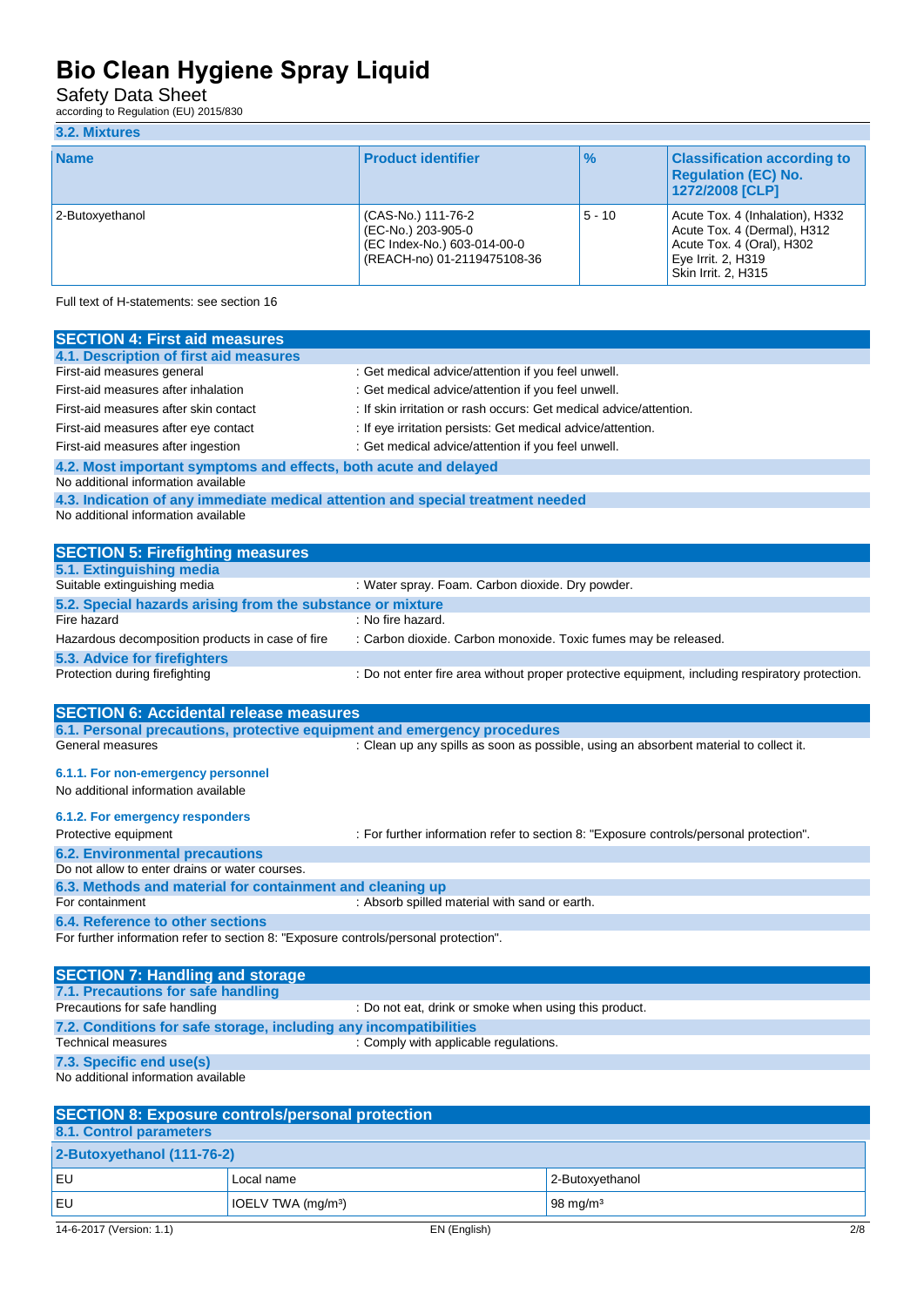Safety Data Sheet

according to Regulation (EU) 2015/830

| 2-Butoxyethanol (111-76-2)               |                 |                                    |                                         |                |                                                                                                                                                                                                                                             |                   |
|------------------------------------------|-----------------|------------------------------------|-----------------------------------------|----------------|---------------------------------------------------------------------------------------------------------------------------------------------------------------------------------------------------------------------------------------------|-------------------|
| EU                                       |                 | IOELV TWA (ppm)                    |                                         | 20 ppm         |                                                                                                                                                                                                                                             |                   |
| EU<br>IOELV STEL (mg/m <sup>3</sup> )    |                 |                                    | 246 mg/m <sup>3</sup>                   |                |                                                                                                                                                                                                                                             |                   |
| IOELV STEL (ppm)<br>EU                   |                 |                                    | 50 ppm                                  |                |                                                                                                                                                                                                                                             |                   |
| EU                                       |                 | <b>Notes</b>                       |                                         | Skin           |                                                                                                                                                                                                                                             |                   |
| Germany                                  |                 |                                    | TRGS 910 Acceptable concentration notes |                |                                                                                                                                                                                                                                             |                   |
| United Kingdom                           |                 | Local name                         |                                         |                | 2-Butoxyethanol                                                                                                                                                                                                                             |                   |
| United Kingdom                           |                 | WEL TWA (mg/m <sup>3</sup> )       |                                         |                | 123 $mg/m3$                                                                                                                                                                                                                                 |                   |
| United Kingdom                           |                 | WEL TWA (ppm)                      |                                         |                | 25 ppm                                                                                                                                                                                                                                      |                   |
| United Kingdom                           |                 | WEL STEL (mg/m <sup>3</sup> )      |                                         |                | $246$ mg/m <sup>3</sup>                                                                                                                                                                                                                     |                   |
| United Kingdom                           |                 | WEL STEL (ppm)                     |                                         | 50 ppm         |                                                                                                                                                                                                                                             |                   |
| United Kingdom                           |                 | Remark (WEL)                       |                                         |                | Sk (Can be absorbed through the skin. The assigned<br>substances are those for which there are concerns that<br>dermal absorption will lead to systemic toxicity), BMGV<br>(Biological monitoring guidance values are listed in<br>Table 2) |                   |
| 2-Butoxyethanol (111-76-2)               |                 |                                    |                                         |                |                                                                                                                                                                                                                                             |                   |
| <b>DNEL/DMEL (Workers)</b>               |                 |                                    |                                         |                |                                                                                                                                                                                                                                             |                   |
| Acute - systemic effects, dermal         |                 |                                    | $\approx$ 125 mg/kg bodyweight/day      |                |                                                                                                                                                                                                                                             |                   |
| Acute - systemic effects, inhalation     |                 |                                    | $\approx$ 1091 mg/m <sup>3</sup>        |                |                                                                                                                                                                                                                                             |                   |
| Acute - local effects, inhalation        |                 |                                    | $\approx$ 246 mg/m <sup>3</sup>         |                |                                                                                                                                                                                                                                             |                   |
| Long-term - systemic effects, dermal     |                 |                                    | ≈ 125 mg/kg bodyweight/day              |                |                                                                                                                                                                                                                                             |                   |
| Long-term - systemic effects, inhalation |                 |                                    | $\approx$ 98 mg/m <sup>3</sup>          |                |                                                                                                                                                                                                                                             |                   |
| <b>DNEL/DMEL (General population)</b>    |                 |                                    |                                         |                |                                                                                                                                                                                                                                             |                   |
| Acute - systemic effects, dermal         |                 | $\approx$ 89 mg/kg bodyweight      |                                         |                |                                                                                                                                                                                                                                             |                   |
| Acute - systemic effects, inhalation     |                 | $\approx 426$                      |                                         |                |                                                                                                                                                                                                                                             |                   |
| Acute - systemic effects, oral           |                 | $\approx$ 26,7 mg/kg bodyweight    |                                         |                |                                                                                                                                                                                                                                             |                   |
| Acute - local effects, inhalation        |                 | $\approx$ 147 mg/m <sup>3</sup>    |                                         |                |                                                                                                                                                                                                                                             |                   |
| Long-term - systemic effects, oral       |                 | $\approx$ 6,3 mg/kg bodyweight/day |                                         |                |                                                                                                                                                                                                                                             |                   |
| Long-term - systemic effects, inhalation |                 | $\approx$ 59 mg/m <sup>3</sup>     |                                         |                |                                                                                                                                                                                                                                             |                   |
| Long-term - systemic effects, dermal     |                 |                                    | ≈ 75 mg/kg bodyweight/day               |                |                                                                                                                                                                                                                                             |                   |
| <b>PNEC (Water)</b>                      |                 |                                    |                                         |                |                                                                                                                                                                                                                                             |                   |
| PNEC aqua (freshwater)                   |                 |                                    | 8,8 mg/l                                |                |                                                                                                                                                                                                                                             |                   |
| PNEC aqua (marine water)                 |                 |                                    | 0,88 mg/l                               |                |                                                                                                                                                                                                                                             |                   |
| PNEC aqua (intermittent, freshwater)     |                 | $9,1$ mg/l                         |                                         |                |                                                                                                                                                                                                                                             |                   |
| <b>PNEC (Sediment)</b>                   |                 |                                    |                                         |                |                                                                                                                                                                                                                                             |                   |
| PNEC sediment (freshwater)               |                 | 34,6 mg/kg dwt                     |                                         |                |                                                                                                                                                                                                                                             |                   |
| PNEC sediment (marine water)             |                 | 3,46 mg/kg dwt                     |                                         |                |                                                                                                                                                                                                                                             |                   |
| <b>PNEC (Soil)</b>                       |                 |                                    |                                         |                |                                                                                                                                                                                                                                             |                   |
| PNEC soil                                |                 | 2,33 mg/kg dwt                     |                                         |                |                                                                                                                                                                                                                                             |                   |
| 8.2. Exposure controls                   |                 |                                    |                                         |                |                                                                                                                                                                                                                                             |                   |
| Hand protection:                         |                 |                                    |                                         |                |                                                                                                                                                                                                                                             |                   |
| Protective gloves                        |                 |                                    |                                         |                |                                                                                                                                                                                                                                             |                   |
| <b>Type</b>                              | <b>Material</b> |                                    | Permeation                              | Thickness (mm) | <b>Penetration</b>                                                                                                                                                                                                                          | <b>Standard</b>   |
| Disposable gloves                        |                 | Nitrile rubber (NBR)               | $2$ ( $>$ 30 minutes)                   |                | 2 (< 1.5)                                                                                                                                                                                                                                   | <b>EN ISO 374</b> |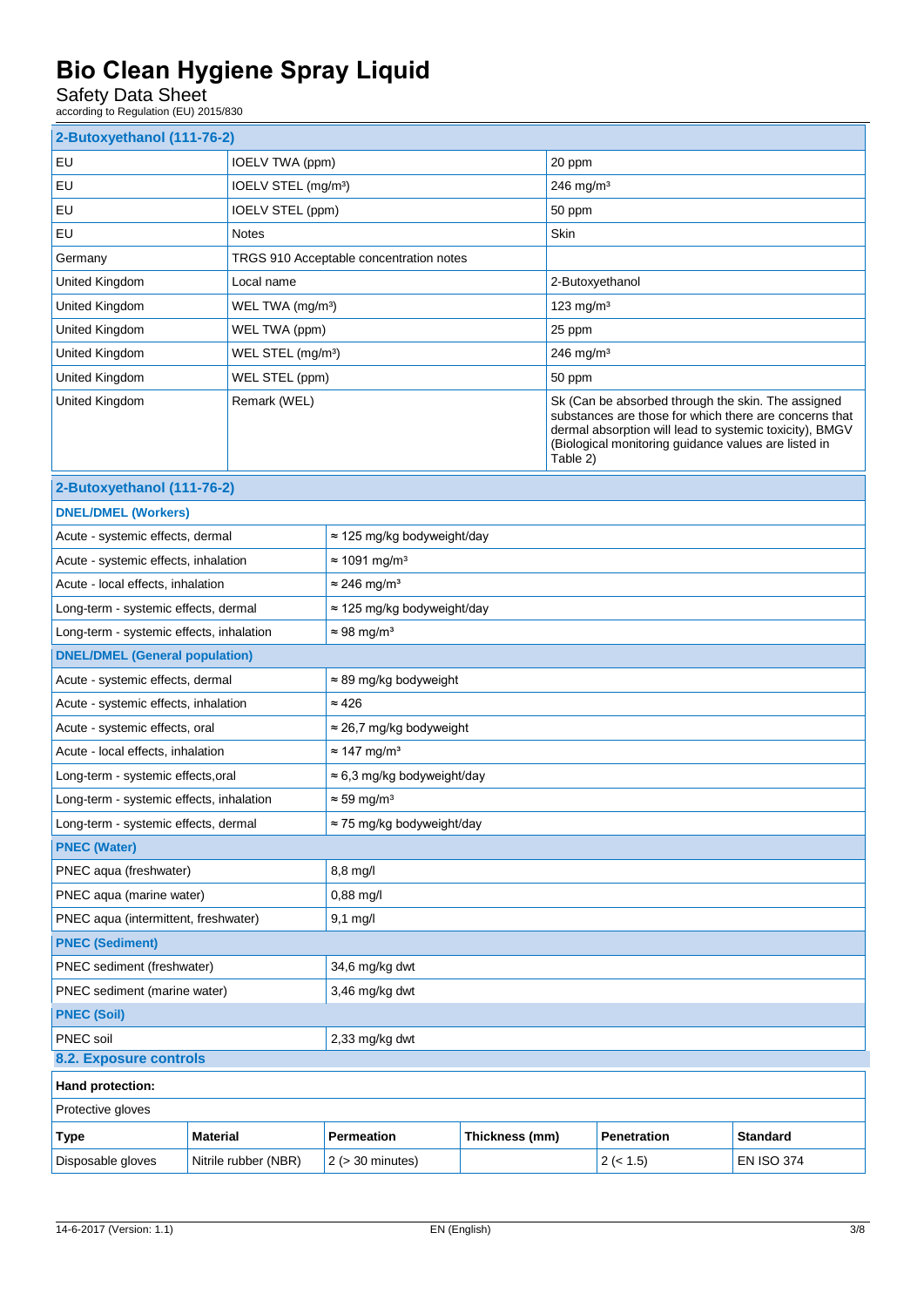Safety Data Sheet

according to Regulation (EU) 2015/830

| Eye protection: |            |                        |                 |  |
|-----------------|------------|------------------------|-----------------|--|
| Type            | <b>Use</b> | <b>Characteristics</b> | <b>Standard</b> |  |
| Safety glasses  | Droplet    | With side shields      | EN 166          |  |

**Personal protective equipment symbol(s):**



| <b>SECTION 9: Physical and chemical properties</b>         |                             |  |
|------------------------------------------------------------|-----------------------------|--|
| 9.1. Information on basic physical and chemical properties |                             |  |
| Physical state                                             | : Liquid                    |  |
| Appearance                                                 | : clear.                    |  |
| Colour                                                     | : Blue.                     |  |
| Odour                                                      | : characteristic.           |  |
| Odour threshold                                            | : No data available         |  |
| pH                                                         | :8                          |  |
| Relative evaporation rate (butylacetate=1)                 | : No data available         |  |
| Melting point                                              | : No data available         |  |
| Freezing point                                             | : No data available         |  |
| Boiling point                                              | : $100 °C$                  |  |
| Flash point                                                | : $> 100 °C$                |  |
| Auto-ignition temperature                                  | : No data available         |  |
| Decomposition temperature                                  | : No data available         |  |
| Flammability (solid, gas)                                  | : No data available         |  |
| Vapour pressure                                            | : No data available         |  |
| Relative vapour density at 20 °C                           | : No data available         |  |
| Relative density                                           | : No data available         |  |
| Density                                                    | : 1,005 g/cm <sup>3</sup>   |  |
| Solubility                                                 | : completely soluble.       |  |
| Log Pow                                                    | : No data available         |  |
| Viscosity, kinematic                                       | : < 19.9 mm <sup>2</sup> /s |  |
| Viscosity, dynamic                                         | $: < 20$ mPa s              |  |
| Explosive properties                                       | : No data available         |  |
| Oxidising properties                                       | : No data available         |  |
| <b>Explosive limits</b>                                    | : No data available         |  |
| 9.2. Other information                                     |                             |  |
| No additional information available                        |                             |  |

| <b>SECTION 10: Stability and reactivity</b>                                                          |
|------------------------------------------------------------------------------------------------------|
| <b>10.1. Reactivity</b>                                                                              |
| The product is non-reactive under normal conditions of use, storage and transport.                   |
| <b>10.2. Chemical stability</b>                                                                      |
| Stable under normal conditions of use.                                                               |
| 10.3. Possibility of hazardous reactions                                                             |
| Stable under normal conditions of use.                                                               |
| 10.4. Conditions to avoid                                                                            |
| No additional information available                                                                  |
| 10.5. Incompatible materials                                                                         |
| Stable under normal conditions.                                                                      |
| 10.6. Hazardous decomposition products                                                               |
| Under normal conditions of storage and use, hazardous decomposition products should not be produced. |
|                                                                                                      |
| <b>SECTION 11: Toxicological information</b>                                                         |
| 11.1 Information on toxicological effects                                                            |

| <u>ULUTTURI TERMUURUUGI IIIIUI IIIGIIUI</u> |                  |
|---------------------------------------------|------------------|
| 11.1. Information on toxicological effects  |                  |
| Acute toxicity (oral)                       | : Not classified |
| Acute toxicity (dermal)                     | : Not classified |
| Acute toxicity (inhalation)                 | : Not classified |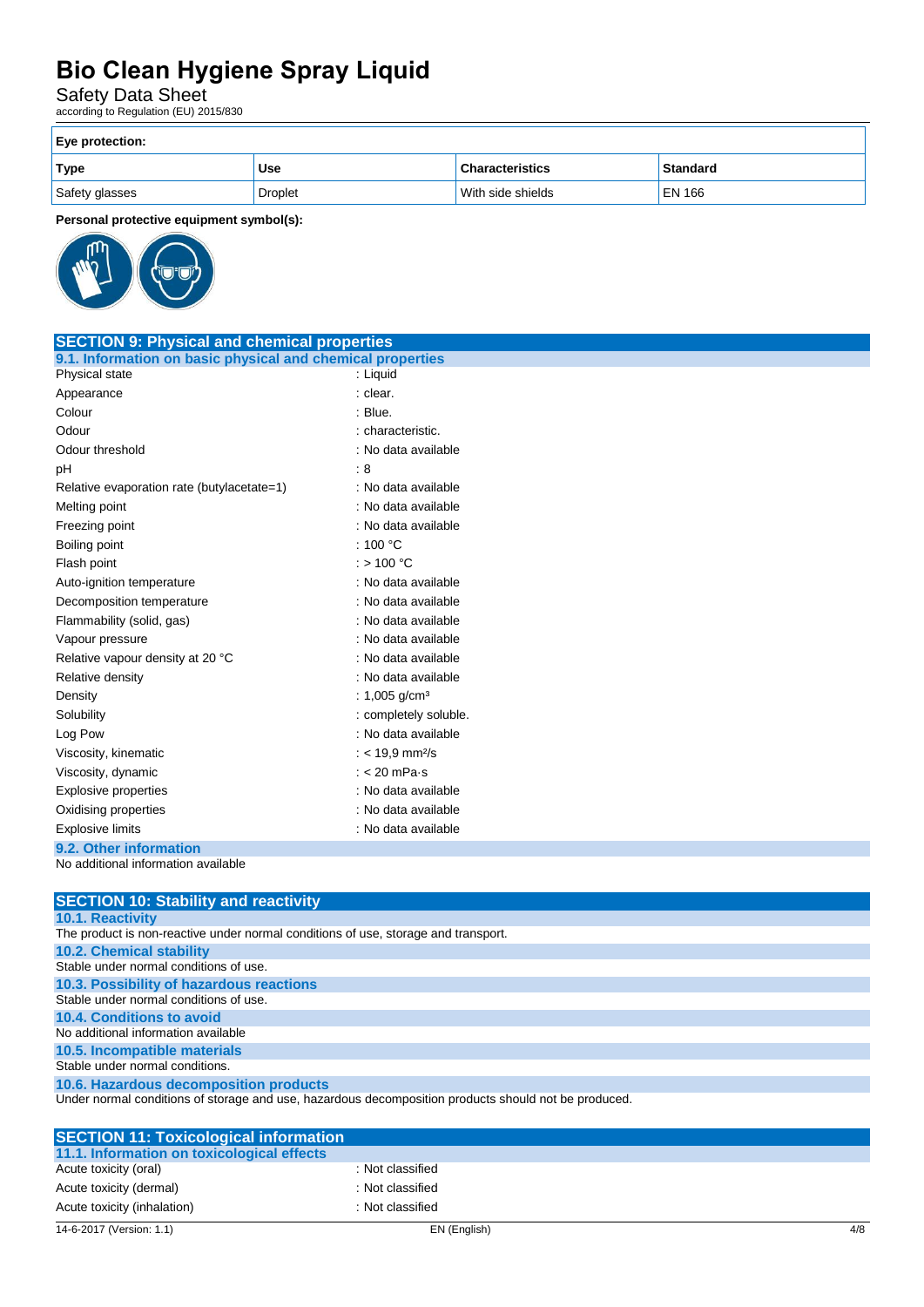Safety Data Sheet

according to Regulation (EU) 2015/830

| 2-Butoxyethanol (111-76-2)                |                             |
|-------------------------------------------|-----------------------------|
| LD50 oral                                 | 1746 mg/kg bodyweight       |
| LD50 dermal                               | 435 mg/kg bodyweight        |
| LC50 inhalation rat (Dust/Mist - mg/l/4h) | 2200 mg/l                   |
| Skin corrosion/irritation                 | : Not classified            |
|                                           | pH: 8                       |
| Serious eye damage/irritation             | : Not classified            |
|                                           | pH: 8                       |
| Respiratory or skin sensitisation         | : Not classified            |
| Germ cell mutagenicity                    | : Not classified            |
| Carcinogenicity                           | : Not classified            |
| Reproductive toxicity                     | : Not classified            |
| STOT-single exposure                      | : Not classified            |
| STOT-repeated exposure                    | : Not classified            |
| Aspiration hazard                         | : Not classified            |
| <b>Bio Clean Disinfect Liquid</b>         |                             |
| Viscosity, kinematic                      | $< 19.9$ mm <sup>2</sup> /s |

| <b>SECTION 12: Ecological information</b>  |                                                                                                                                                                                                                                                                                                                                                                                                  |  |
|--------------------------------------------|--------------------------------------------------------------------------------------------------------------------------------------------------------------------------------------------------------------------------------------------------------------------------------------------------------------------------------------------------------------------------------------------------|--|
| 12.1. Toxicity                             |                                                                                                                                                                                                                                                                                                                                                                                                  |  |
| Acute aquatic toxicity                     | : Not classified                                                                                                                                                                                                                                                                                                                                                                                 |  |
| Chronic aquatic toxicity                   | : Not classified                                                                                                                                                                                                                                                                                                                                                                                 |  |
| 2-Butoxyethanol (111-76-2)                 |                                                                                                                                                                                                                                                                                                                                                                                                  |  |
| LC50 fish 1                                | 1474 mg/l                                                                                                                                                                                                                                                                                                                                                                                        |  |
| EC50 other aquatic organisms 1             | 1550 mg/l waterflea                                                                                                                                                                                                                                                                                                                                                                              |  |
| EC50 other aquatic organisms 2             | 911 mg/l                                                                                                                                                                                                                                                                                                                                                                                         |  |
| 12.2. Persistence and degradability        |                                                                                                                                                                                                                                                                                                                                                                                                  |  |
| <b>Bio Clean Disinfect Liquid</b>          |                                                                                                                                                                                                                                                                                                                                                                                                  |  |
| Persistence and degradability              | The surfactant(s) contained in this preparation complies (comply) with the biodegradability<br>criteria as laid down in Regulation (EC) No.648/2004 on detergents. Data to support this<br>assertion are held at the disposal of the competent authorities of the Member States and<br>will be made available to them, at their direct request or at the request of a detergent<br>manufacturer. |  |
| 12.3. Bioaccumulative potential            |                                                                                                                                                                                                                                                                                                                                                                                                  |  |
| 2-Butoxyethanol (111-76-2)                 |                                                                                                                                                                                                                                                                                                                                                                                                  |  |
| Log Pow                                    | 0,81                                                                                                                                                                                                                                                                                                                                                                                             |  |
| 12.4. Mobility in soil                     |                                                                                                                                                                                                                                                                                                                                                                                                  |  |
| No additional information available        |                                                                                                                                                                                                                                                                                                                                                                                                  |  |
| 12.5. Results of PBT and vPvB assessment   |                                                                                                                                                                                                                                                                                                                                                                                                  |  |
| No additional information available        |                                                                                                                                                                                                                                                                                                                                                                                                  |  |
| 12.6. Other adverse effects                |                                                                                                                                                                                                                                                                                                                                                                                                  |  |
| No additional information available        |                                                                                                                                                                                                                                                                                                                                                                                                  |  |
| <b>CECTION 49. Dianogal considerations</b> |                                                                                                                                                                                                                                                                                                                                                                                                  |  |

| <b>SECTION 13: Disposal considerations</b> |                                                                                                                                                                                                                                                                  |
|--------------------------------------------|------------------------------------------------------------------------------------------------------------------------------------------------------------------------------------------------------------------------------------------------------------------|
| 13.1. Waste treatment methods              |                                                                                                                                                                                                                                                                  |
| Regional legislation (waste)               | : Disposal must be done according to official regulations.                                                                                                                                                                                                       |
| Product/Packaging disposal recommendations | : Dispose in a safe manner in accordance with local/national regulations. Empty containers<br>can be dumped after cleaning according to local legislation. If recycling is not possible,<br>eliminate in accordance with local valid waste disposal regulations. |
| Ecology - waste materials                  | : Avoid release to the environment.                                                                                                                                                                                                                              |
| European List of Waste (LoW) code          | : 20 01 29* - detergents containing dangerous substances                                                                                                                                                                                                         |

#### **SECTION 14: Transport information**

In accordance with ADR / RID / IMDG / IATA / ADN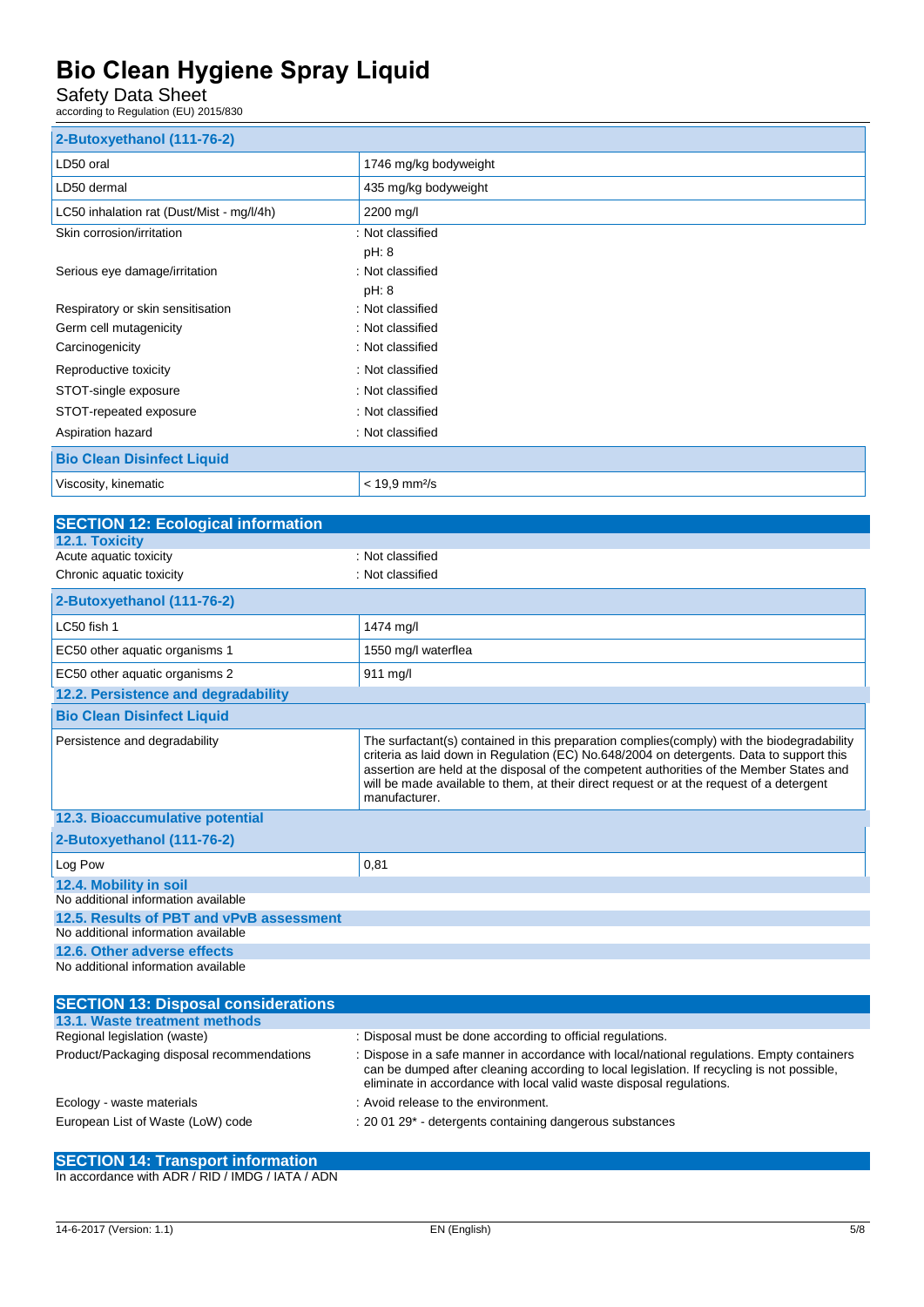Safety Data Sheet

according to Regulation (EU) 2015/830

| <b>ADR</b>                                                                                                                                        | <b>IMDG</b>                      | <b>IATA</b>    | <b>ADN</b>     | <b>RID</b>     |  |
|---------------------------------------------------------------------------------------------------------------------------------------------------|----------------------------------|----------------|----------------|----------------|--|
| 14.1. UN number                                                                                                                                   |                                  |                |                |                |  |
| Not applicable                                                                                                                                    | Not applicable                   | Not applicable | Not applicable | Not applicable |  |
| 14.2. UN proper shipping name                                                                                                                     |                                  |                |                |                |  |
| Not applicable                                                                                                                                    | Not applicable                   | Not applicable | Not applicable | Not applicable |  |
|                                                                                                                                                   | 14.3. Transport hazard class(es) |                |                |                |  |
| Not applicable                                                                                                                                    | Not applicable                   | Not applicable | Not applicable | Not applicable |  |
| 14.4. Packing group                                                                                                                               |                                  |                |                |                |  |
| Not applicable                                                                                                                                    | Not applicable                   | Not applicable | Not applicable | Not applicable |  |
| <b>14.5. Environmental hazards</b>                                                                                                                |                                  |                |                |                |  |
| Not applicable                                                                                                                                    | Not applicable                   | Not applicable | Not applicable | Not applicable |  |
| No supplementary information available                                                                                                            |                                  |                |                |                |  |
| 14.6. Special precautions for user                                                                                                                |                                  |                |                |                |  |
| <b>Overland transport</b>                                                                                                                         |                                  |                |                |                |  |
| Not applicable<br><b>Transport by sea</b>                                                                                                         |                                  |                |                |                |  |
| Not applicable                                                                                                                                    |                                  |                |                |                |  |
| Air transport                                                                                                                                     |                                  |                |                |                |  |
| Not applicable                                                                                                                                    |                                  |                |                |                |  |
| Inland waterway transport                                                                                                                         |                                  |                |                |                |  |
| Not applicable                                                                                                                                    |                                  |                |                |                |  |
| Rail transport                                                                                                                                    |                                  |                |                |                |  |
| Not applicable                                                                                                                                    |                                  |                |                |                |  |
| 14.7. Transport in bulk according to Annex II of Marpol and the IBC Code<br>Not applicable                                                        |                                  |                |                |                |  |
|                                                                                                                                                   |                                  |                |                |                |  |
| <b>SECTION 15: Regulatory information</b><br>15.1. Safety, health and environmental regulations/legislation specific for the substance or mixture |                                  |                |                |                |  |
| 15.1.1. EU-Regulations                                                                                                                            |                                  |                |                |                |  |

Contains no REACH substances with Annex XVII restrictions

Contains no substance on the REACH candidate list

Contains no REACH Annex XIV substances

Contains no substance subject to REGULATION (EU) No 649/2012 OF THE EUROPEAN PARLIAMENT AND OF THE COUNCIL of 4 July 2012 concerning the export and import of hazardous chemicals.

Substance(s) are not subject to Regulation (EC) No 850/2004 of the European Parliament and of the Council of 29 April 2004 on persistent organic pollutants and amending Directive 79/117/EEC.

| Detergent Regulation: Labelling of contents: |      |  |  |  |
|----------------------------------------------|------|--|--|--|
| <b>Component</b>                             | $\%$ |  |  |  |
| Benzisothiazolinone                          |      |  |  |  |
| Methylisothiazolinone                        |      |  |  |  |

**15.1.2. National regulations** 

No additional information available

**15.2. Chemical safety assessment** No additional information available

| <b>SECTION 16: Other information</b> |                     |        |                 |  |  |  |
|--------------------------------------|---------------------|--------|-----------------|--|--|--|
| Indication of changes:               |                     |        |                 |  |  |  |
| <b>Section</b>                       | <b>Changed item</b> | Change | <b>Comments</b> |  |  |  |
| 1.4                                  | Emergency number    | Added  |                 |  |  |  |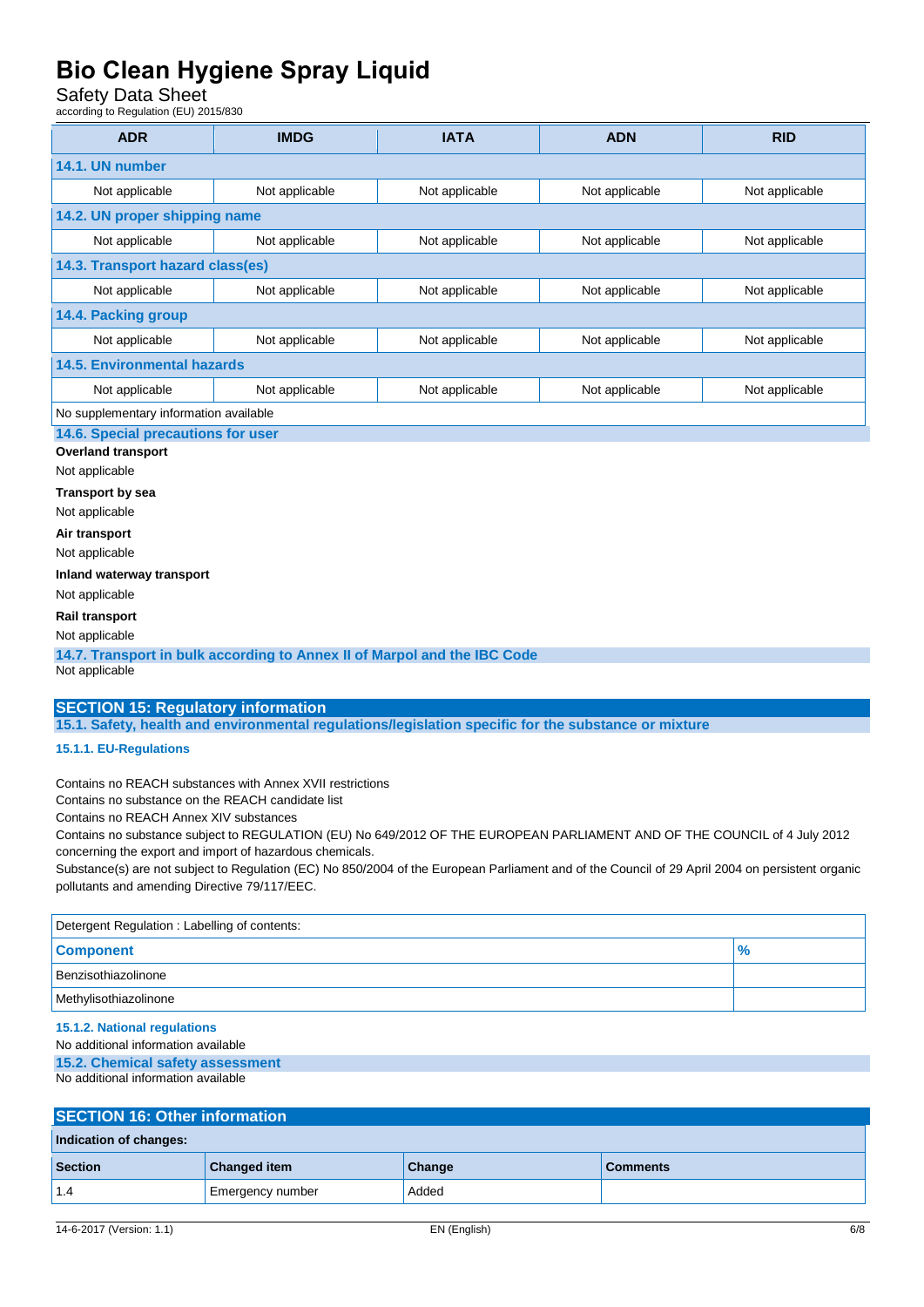Safety Data Sheet

according to Regulation (EU) 2015/830

| <b>Abbreviations and acronyms:</b>  |                                                                                                                                                                                                                                                                                                                                                                                                                                                                                                                                                                                                                                                                                                                                                                                                                                                                                                                                                                                                                                                                              |  |
|-------------------------------------|------------------------------------------------------------------------------------------------------------------------------------------------------------------------------------------------------------------------------------------------------------------------------------------------------------------------------------------------------------------------------------------------------------------------------------------------------------------------------------------------------------------------------------------------------------------------------------------------------------------------------------------------------------------------------------------------------------------------------------------------------------------------------------------------------------------------------------------------------------------------------------------------------------------------------------------------------------------------------------------------------------------------------------------------------------------------------|--|
| ADN                                 | European Agreement concerning the International Carriage of Dangerous Goods by Inland Waterways                                                                                                                                                                                                                                                                                                                                                                                                                                                                                                                                                                                                                                                                                                                                                                                                                                                                                                                                                                              |  |
| ADR                                 | European Agreement concerning the International Carriage of Dangerous Goods by Road                                                                                                                                                                                                                                                                                                                                                                                                                                                                                                                                                                                                                                                                                                                                                                                                                                                                                                                                                                                          |  |
| <b>ATE</b>                          | <b>Acute Toxicity Estimate</b>                                                                                                                                                                                                                                                                                                                                                                                                                                                                                                                                                                                                                                                                                                                                                                                                                                                                                                                                                                                                                                               |  |
| <b>BCF</b>                          | <b>Bioconcentration factor</b>                                                                                                                                                                                                                                                                                                                                                                                                                                                                                                                                                                                                                                                                                                                                                                                                                                                                                                                                                                                                                                               |  |
| <b>CLP</b>                          | Classification Labelling Packaging Regulation; Regulation (EC) No 1272/2008                                                                                                                                                                                                                                                                                                                                                                                                                                                                                                                                                                                                                                                                                                                                                                                                                                                                                                                                                                                                  |  |
| <b>DMEL</b>                         | Derived Minimal Effect level                                                                                                                                                                                                                                                                                                                                                                                                                                                                                                                                                                                                                                                                                                                                                                                                                                                                                                                                                                                                                                                 |  |
| <b>DNEL</b>                         | Derived-No Effect Level                                                                                                                                                                                                                                                                                                                                                                                                                                                                                                                                                                                                                                                                                                                                                                                                                                                                                                                                                                                                                                                      |  |
| EC50                                | Median effective concentration                                                                                                                                                                                                                                                                                                                                                                                                                                                                                                                                                                                                                                                                                                                                                                                                                                                                                                                                                                                                                                               |  |
| <b>IARC</b>                         | International Agency for Research on Cancer                                                                                                                                                                                                                                                                                                                                                                                                                                                                                                                                                                                                                                                                                                                                                                                                                                                                                                                                                                                                                                  |  |
| <b>IATA</b>                         | International Air Transport Association                                                                                                                                                                                                                                                                                                                                                                                                                                                                                                                                                                                                                                                                                                                                                                                                                                                                                                                                                                                                                                      |  |
| <b>IMDG</b>                         | International Maritime Dangerous Goods                                                                                                                                                                                                                                                                                                                                                                                                                                                                                                                                                                                                                                                                                                                                                                                                                                                                                                                                                                                                                                       |  |
| LC50                                | Median lethal concentration                                                                                                                                                                                                                                                                                                                                                                                                                                                                                                                                                                                                                                                                                                                                                                                                                                                                                                                                                                                                                                                  |  |
| LD50                                | Median lethal dose                                                                                                                                                                                                                                                                                                                                                                                                                                                                                                                                                                                                                                                                                                                                                                                                                                                                                                                                                                                                                                                           |  |
| <b>LOAEL</b>                        | Lowest Observed Adverse Effect Level                                                                                                                                                                                                                                                                                                                                                                                                                                                                                                                                                                                                                                                                                                                                                                                                                                                                                                                                                                                                                                         |  |
| <b>NOAEC</b>                        | No-Observed Adverse Effect Concentration                                                                                                                                                                                                                                                                                                                                                                                                                                                                                                                                                                                                                                                                                                                                                                                                                                                                                                                                                                                                                                     |  |
| <b>NOAEL</b>                        | No-Observed Adverse Effect Level                                                                                                                                                                                                                                                                                                                                                                                                                                                                                                                                                                                                                                                                                                                                                                                                                                                                                                                                                                                                                                             |  |
| <b>NOEC</b>                         | No-Observed Effect Concentration                                                                                                                                                                                                                                                                                                                                                                                                                                                                                                                                                                                                                                                                                                                                                                                                                                                                                                                                                                                                                                             |  |
| OECD                                | Organisation for Economic Co-operation and Development                                                                                                                                                                                                                                                                                                                                                                                                                                                                                                                                                                                                                                                                                                                                                                                                                                                                                                                                                                                                                       |  |
| PBT                                 | <b>Persistent Bioaccumulative Toxic</b>                                                                                                                                                                                                                                                                                                                                                                                                                                                                                                                                                                                                                                                                                                                                                                                                                                                                                                                                                                                                                                      |  |
| <b>PNEC</b>                         | <b>Predicted No-Effect Concentration</b>                                                                                                                                                                                                                                                                                                                                                                                                                                                                                                                                                                                                                                                                                                                                                                                                                                                                                                                                                                                                                                     |  |
| <b>REACH</b>                        | Registration, Evaluation, Authorisation and Restriction of Chemicals Regulation (EC) No 1907/2006                                                                                                                                                                                                                                                                                                                                                                                                                                                                                                                                                                                                                                                                                                                                                                                                                                                                                                                                                                            |  |
| RID                                 | Regulations concerning the International Carriage of Dangerous Goods by Rail                                                                                                                                                                                                                                                                                                                                                                                                                                                                                                                                                                                                                                                                                                                                                                                                                                                                                                                                                                                                 |  |
| <b>STP</b>                          | Sewage treatment plant                                                                                                                                                                                                                                                                                                                                                                                                                                                                                                                                                                                                                                                                                                                                                                                                                                                                                                                                                                                                                                                       |  |
| <b>TLM</b>                          | Median Tolerance Limit                                                                                                                                                                                                                                                                                                                                                                                                                                                                                                                                                                                                                                                                                                                                                                                                                                                                                                                                                                                                                                                       |  |
| SDS                                 | Safety Data Sheet                                                                                                                                                                                                                                                                                                                                                                                                                                                                                                                                                                                                                                                                                                                                                                                                                                                                                                                                                                                                                                                            |  |
| vPvB                                | Very Persistent and Very Bioaccumulative                                                                                                                                                                                                                                                                                                                                                                                                                                                                                                                                                                                                                                                                                                                                                                                                                                                                                                                                                                                                                                     |  |
| Data sources<br>Other information   | : REGULATION (EC) No 1272/2008 OF THE EUROPEAN PARLIAMENT AND OF THE COUNCIL of 16<br>December 2008 on classification, labelling and packaging of substances and mixtures, amending and<br>repealing Directives 67/548/EEC and 1999/45/EC, and amending Regulation (EC) No 1907/2006.<br>DISCLAIMER OF LIABILITY The information in this SDS was obtained from sources which we believe are<br>reliable. However, the information is provided without any warranty, express or implied, regarding its<br>correctness. The conditions or methods of handling, storage, use or disposal of the product are beyond our<br>control and may be beyond our knowledge. For this and other reasons, we do not assume responsibility<br>and expressly disclaim liability for loss, damage or expense arising out of or in any way connected with the<br>handling, storage, use or disposal of the product. This SDS was prepared and is to be used only for this<br>product. If the product is used as a component in another product, this SDS information may not be<br>applicable. |  |
| Full text of H- and EUH-statements: |                                                                                                                                                                                                                                                                                                                                                                                                                                                                                                                                                                                                                                                                                                                                                                                                                                                                                                                                                                                                                                                                              |  |
| Acute Tox. 4 (Dermal)               | Acute toxicity (dermal), Category 4                                                                                                                                                                                                                                                                                                                                                                                                                                                                                                                                                                                                                                                                                                                                                                                                                                                                                                                                                                                                                                          |  |
| Acute Tox. 4 (Inhalation)           | Acute toxicity (inhal.), Category 4                                                                                                                                                                                                                                                                                                                                                                                                                                                                                                                                                                                                                                                                                                                                                                                                                                                                                                                                                                                                                                          |  |
| Acute Tox. 4 (Oral)                 | Acute toxicity (oral), Category 4                                                                                                                                                                                                                                                                                                                                                                                                                                                                                                                                                                                                                                                                                                                                                                                                                                                                                                                                                                                                                                            |  |
| Eye Irrit. 2                        | Serious eye damage/eye irritation, Category 2                                                                                                                                                                                                                                                                                                                                                                                                                                                                                                                                                                                                                                                                                                                                                                                                                                                                                                                                                                                                                                |  |
| Skin Irrit. 2                       | Skin corrosion/irritation, Category 2                                                                                                                                                                                                                                                                                                                                                                                                                                                                                                                                                                                                                                                                                                                                                                                                                                                                                                                                                                                                                                        |  |
| H302                                | Harmful if swallowed.                                                                                                                                                                                                                                                                                                                                                                                                                                                                                                                                                                                                                                                                                                                                                                                                                                                                                                                                                                                                                                                        |  |
| H312                                | Harmful in contact with skin.                                                                                                                                                                                                                                                                                                                                                                                                                                                                                                                                                                                                                                                                                                                                                                                                                                                                                                                                                                                                                                                |  |
| H315                                | Causes skin irritation.                                                                                                                                                                                                                                                                                                                                                                                                                                                                                                                                                                                                                                                                                                                                                                                                                                                                                                                                                                                                                                                      |  |
| H319                                | Causes serious eye irritation.                                                                                                                                                                                                                                                                                                                                                                                                                                                                                                                                                                                                                                                                                                                                                                                                                                                                                                                                                                                                                                               |  |
| H332                                | Harmful if inhaled.                                                                                                                                                                                                                                                                                                                                                                                                                                                                                                                                                                                                                                                                                                                                                                                                                                                                                                                                                                                                                                                          |  |